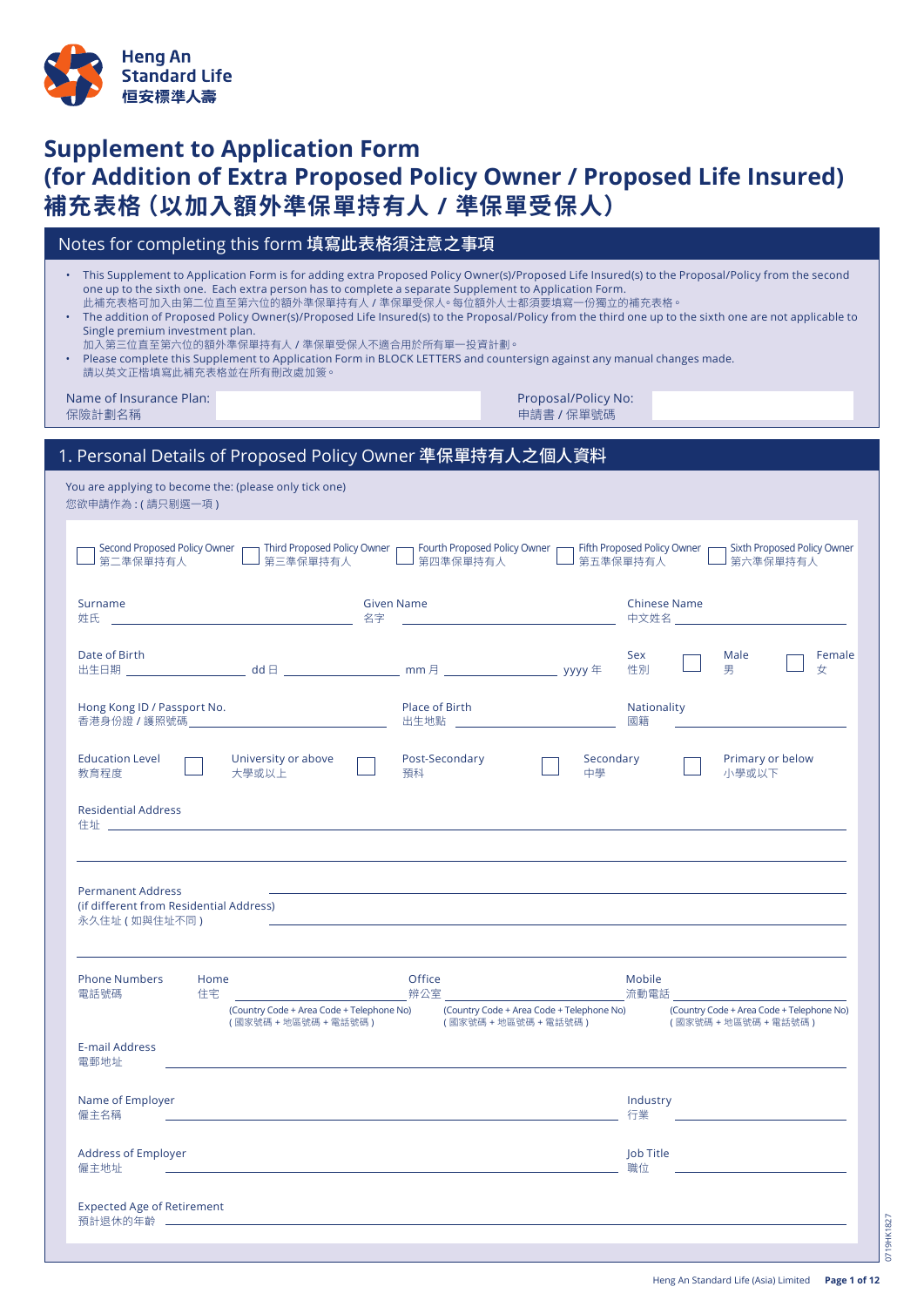|                                                                               | 1. Personal Details of Proposed Policy Owner 準保單持有人之個人資料                                                                                                    |                                                        |                                                              |                                                                                                                                                                                                                                                                         |
|-------------------------------------------------------------------------------|-------------------------------------------------------------------------------------------------------------------------------------------------------------|--------------------------------------------------------|--------------------------------------------------------------|-------------------------------------------------------------------------------------------------------------------------------------------------------------------------------------------------------------------------------------------------------------------------|
|                                                                               | Are you resident for tax purposes anywhere other than the Hong Kong?<br>請問閣下是否在稅務方面屬於香港以外任何地區的常駐人士?                                                         | Yes*                                                   | No<br>否                                                      |                                                                                                                                                                                                                                                                         |
|                                                                               | * If you answer yes to this question, please tell us where and also provide the relevant Tax Identification Number (TIN).<br>如果閣下答是,請在下列填上常駐國家及其有關之納稅人識別號碼。 |                                                        |                                                              |                                                                                                                                                                                                                                                                         |
| Country                                                                       |                                                                                                                                                             | Tax Identification Number (TIN)<br>納稅人識別號碼             |                                                              |                                                                                                                                                                                                                                                                         |
| 國家<br>Country<br>國家                                                           |                                                                                                                                                             | Tax Identification Number (TIN)                        |                                                              |                                                                                                                                                                                                                                                                         |
|                                                                               | Are you the beneficial owner <sup>+</sup> (s) of this policy? 閣下是否此保單之最終實益擁有人 <sup>+</sup> ?                                                                |                                                        |                                                              |                                                                                                                                                                                                                                                                         |
| Yes                                                                           | No (please complete section (IV) For Beneficial Owner)                                                                                                      |                                                        |                                                              |                                                                                                                                                                                                                                                                         |
| 是                                                                             | 否(請填妥第四部份最終實益擁有人資料)                                                                                                                                         |                                                        |                                                              | + Beneficial owner is normally an individual who ultimately owns or controls the policy owner / Proposed Policy Owner of on whose behalf a transaction or activity is being                                                                                             |
| himself/herself is normally the beneficial owner.<br>代表法人或信託行事,實益擁有人一般則 指其本人。 |                                                                                                                                                             |                                                        |                                                              | conducted. In respect of a policy owner / Proposed Policy Owner who is an individual not acting in an official capacity on behalf of a legal person or trust, the policy owner<br>╋ 實益擁有人一般是指最終擁有或控制保單持有人/準保單持有人的人或以保單持有人/準保單持有人代其進行交易的人。就保單持有人/準保單持有人為個人人士而言,如其並不以正式身份 |
|                                                                               | 2. Personal Details of Proposed Life Insured 準保單受保人之個人資料                                                                                                    |                                                        |                                                              |                                                                                                                                                                                                                                                                         |
| Same as Second Proposed<br>Policy Owner<br>與第二準保單持有人相同                        | Same as Third Proposed<br><b>Policy Owner</b><br>與第三準保單持有人相同                                                                                                | Same as Fourth Proposed<br>Policy Owner<br>與第四準保單持有人相同 | Same as Fifth Proposed<br><b>Policy Owner</b><br>與第五準保單持有人相同 | Same as Sixth Proposed<br>Policy Owner<br>與第六準保單持有人相同                                                                                                                                                                                                                   |
| <b>Specified below</b><br>已於下列註明                                              |                                                                                                                                                             |                                                        |                                                              |                                                                                                                                                                                                                                                                         |
| Surname<br>姓氏                                                                 | <u> 1989 - Johann Barbara, martxa eta idazlea </u><br>名字                                                                                                    | <b>Given Name</b>                                      |                                                              | <b>Chinese Name</b><br>中文姓名 いっこうしゃ しんしゃく                                                                                                                                                                                                                                |
| Date of Birth                                                                 |                                                                                                                                                             |                                                        | Sex<br>性別                                                    | Male<br>Female<br>男<br>女                                                                                                                                                                                                                                                |
| Hong Kong ID / Passport No.<br>香港身份證 / 護照號碼 _                                 | and the control of the control of the control of the control of the control of the control of the control of the                                            |                                                        | <b>Nationality</b><br>國籍                                     |                                                                                                                                                                                                                                                                         |
| <b>Residential Address</b>                                                    |                                                                                                                                                             |                                                        |                                                              |                                                                                                                                                                                                                                                                         |
| <b>Permanent Address</b>                                                      |                                                                                                                                                             |                                                        |                                                              |                                                                                                                                                                                                                                                                         |
| (if different from Residential Address)                                       |                                                                                                                                                             |                                                        |                                                              |                                                                                                                                                                                                                                                                         |
| <b>Phone Numbers</b><br>Home<br>電話號碼                                          |                                                                                                                                                             | Office                                                 | Mobile                                                       |                                                                                                                                                                                                                                                                         |
|                                                                               |                                                                                                                                                             |                                                        |                                                              |                                                                                                                                                                                                                                                                         |
| E-mail Address<br>電郵地址                                                        |                                                                                                                                                             |                                                        |                                                              |                                                                                                                                                                                                                                                                         |
| Name of Employer<br>僱主名稱                                                      | <u> 1980 - Andrea Stadt, fransk politiker (d. 1980)</u>                                                                                                     |                                                        | Industry                                                     |                                                                                                                                                                                                                                                                         |
|                                                                               |                                                                                                                                                             |                                                        | Job Title                                                    |                                                                                                                                                                                                                                                                         |
| Address of Employer<br>僱主地址                                                   | <u> 1980 - Andrea Station, amerikansk politik (d. 1980)</u>                                                                                                 |                                                        | 職位                                                           | <u> 1986 - Johann Stein, mars an deus Amerikaansk kommunister (</u>                                                                                                                                                                                                     |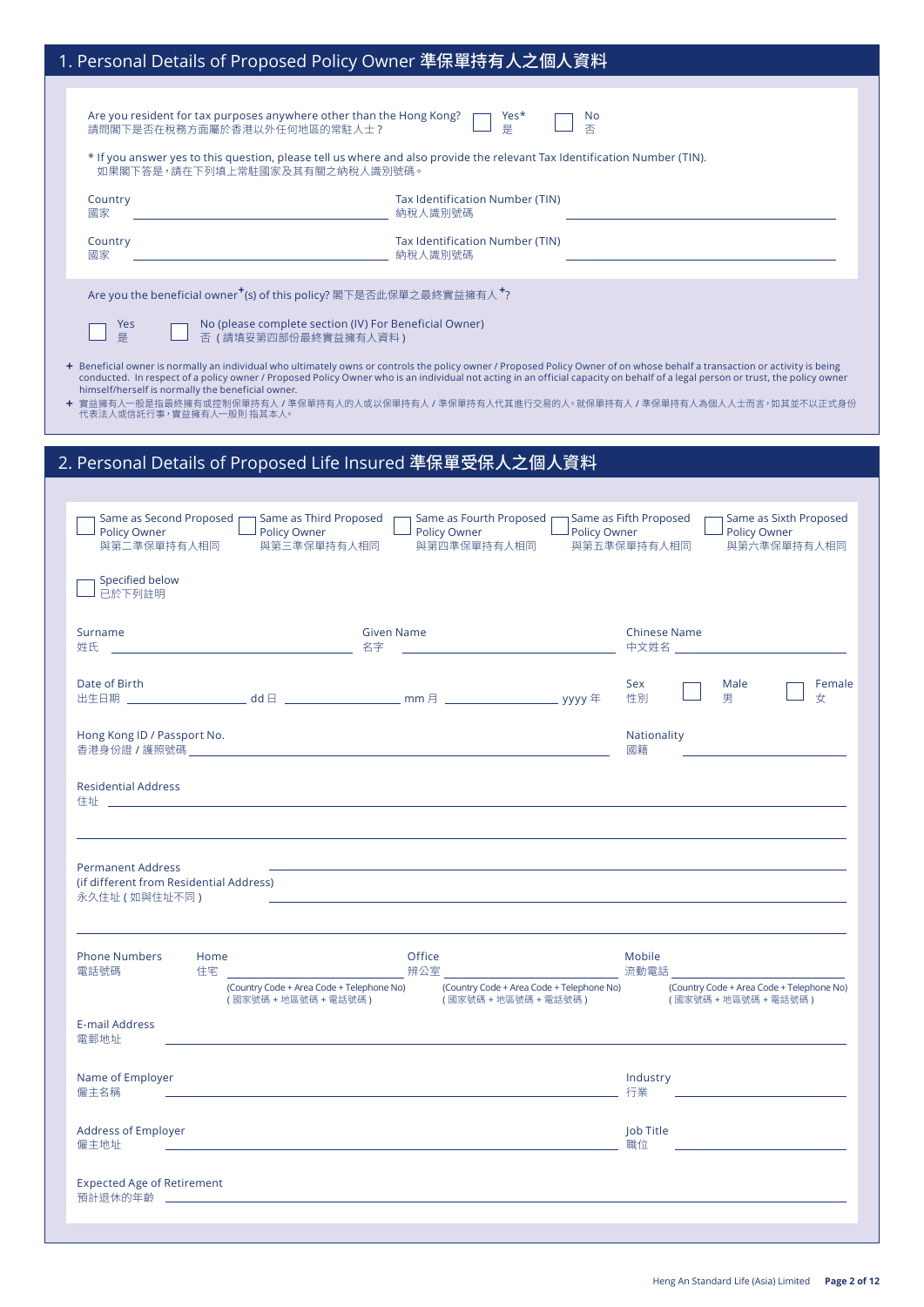| 3. Insurable Interest Between Proposed Policy Owner and Proposed Life Insured<br>準保單持有人與準保單受保人之可保利益                                        |                                                                                             |
|--------------------------------------------------------------------------------------------------------------------------------------------|---------------------------------------------------------------------------------------------|
|                                                                                                                                            |                                                                                             |
| First Proposed Policy Owner confirms he/she has an interest in the life of person indicated on the right:<br>第一準保單持有人確認其對右列被剔選人士之性命有可保權益:  | the Second Proposed Life Insured<br>第二準保單受保人                                                |
|                                                                                                                                            | the Third Proposed Life Insured<br>第三準保單受保人                                                 |
|                                                                                                                                            | the Fourth Proposed Life Insured<br>第四準保單受保人                                                |
|                                                                                                                                            | the Fifth Proposed Life Insured<br>第五準保單受保人                                                 |
|                                                                                                                                            | the Sixth Proposed Life Insured<br>第六準保單受保人                                                 |
| Second Proposed Policy Owner confirms he/she has an interest in the life of person indicated on the right:<br>第二準保單持有人確認其對右列被剔選人士之性命有可保權益: | the First Proposed Life Insured<br>第一準保單受保人                                                 |
|                                                                                                                                            | the Second Proposed Life Insured<br>第二準保單受保人                                                |
|                                                                                                                                            | the Third Proposed Life Insured<br>第三準保單受保人                                                 |
|                                                                                                                                            | the Fourth Proposed Life Insured<br>第四準保單受保人                                                |
|                                                                                                                                            | the Fifth Proposed Life Insured<br>第五準保單受保人                                                 |
|                                                                                                                                            | the Sixth Proposed Life Insured<br>第六準保單受保人                                                 |
| Third Proposed Policy Owner confirms he/she has an interest in the life of person indicated on the right:<br>第三準保單持有人確認其對右列被剔撰人士之性命有可保權益:  | the First Proposed Life Insured<br>第一準保單受保人                                                 |
|                                                                                                                                            | the Second Proposed Life Insured<br>第二準保單受保人<br>the Third Proposed Life Insured<br>第三準保單受保人 |
|                                                                                                                                            | the Fourth Proposed Life Insured<br>第四準保單受保人                                                |
|                                                                                                                                            | the Fifth Proposed Life Insured<br>第五準保單受保人                                                 |
|                                                                                                                                            | the Sixth Proposed Life Insured<br>第六準保單受保人                                                 |
| Fourth Proposed Policy Owner confirms he/she has an interest in the life of person indicated on the right:<br>第四準保單持有人確認其對右列被剔選人士之性命有可保權益: | the First Proposed Life Insured<br>第一準保單受保人                                                 |
|                                                                                                                                            | the Second Proposed Life Insured<br>第二準保單受保人                                                |
|                                                                                                                                            | the Third Proposed Life Insured<br>第三準保單受保人                                                 |
|                                                                                                                                            | the Fourth Proposed Life Insured<br>第四準保單受保人                                                |
|                                                                                                                                            | the Fifth Proposed Life Insured<br>第五準保單受保人                                                 |
|                                                                                                                                            | the Sixth Proposed Life Insured<br>第六準保單受保人                                                 |
| Fifth Proposed Policy Owner confirms he/she has an interest in the life of person indicated on the right:<br>第五準保單持有人確認其對右列被剔選人士之性命有可保權益:  | the First Proposed Life Insured<br>第一準保單受保人                                                 |
|                                                                                                                                            | the Second Proposed Life Insured<br>第二準保單受保人                                                |
|                                                                                                                                            | the Third Proposed Life Insured<br>第三準保單受保人                                                 |
|                                                                                                                                            | the Fourth Proposed Life Insured<br>第四準保單受保人                                                |
|                                                                                                                                            | the Fifth Proposed Life Insured<br>第五準保單受保人                                                 |
|                                                                                                                                            | the Sixth Proposed Life Insured<br>第六準保單受保人                                                 |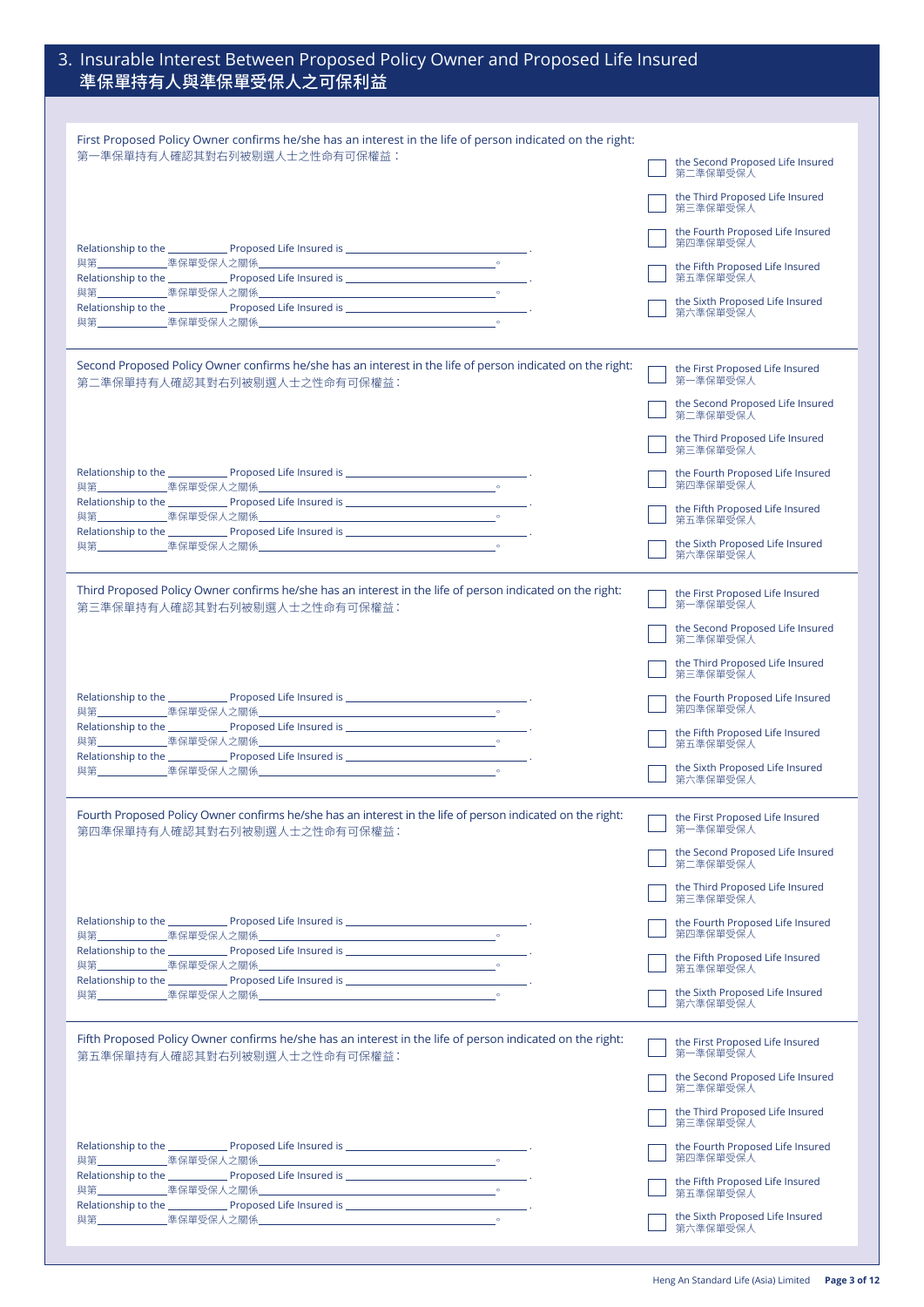| 3. Insurable Interest Between Proposed Policy Owner and Proposed Life Insured<br>準保單持有人與準保單受保人之可保利益                                                                                                                                                |                                                                                                                                            |  |  |  |
|----------------------------------------------------------------------------------------------------------------------------------------------------------------------------------------------------------------------------------------------------|--------------------------------------------------------------------------------------------------------------------------------------------|--|--|--|
| Sixth Proposed Policy Owner confirms he/she has an interest in the life of person indicated on the right:<br>第六準保單持有人確認其對右列被剔選人士之性命有可保權益:                                                                                                          | the First Proposed Life Insured<br>第一準保單受保人<br>the Second Proposed Life Insured<br>第二準保單受保入                                                |  |  |  |
|                                                                                                                                                                                                                                                    | the Third Proposed Life Insured<br>第三準保單受保人<br>the Fourth Proposed Life Insured<br>第四準保單受保人<br>the Fifth Proposed Life Insured<br>第五準保單受保人 |  |  |  |
| * Please specify the relationship on the space provided.                                                                                                                                                                                           | the Sixth Proposed Life Insured<br>第六準保單受保人                                                                                                |  |  |  |
| 請在空格位置填寫關係。<br>4. Personal Details of Beneficial Owner 最終實益擁有人資料<br>If there is more than one beneficial owner, please provide personal details of the additional beneficial owners on a separate sheet.<br>如果超過一名最終實益擁有人,請在補充資料上提供額外最終實益擁有人的個人資料。 |                                                                                                                                            |  |  |  |
| <b>Full Name</b><br>全名<br>Date of Birth<br>Place of Birth<br>___________ dd日 ____________ mm月 ______________ yyyy年 出生地點<br>出生日期                                                                                                                    | <u> 1989 - Johann John Stein, markin fan it ferskearre fan it ferskearre fan it ferskearre fan it ferskearre fan</u>                       |  |  |  |
| Hong Kong ID / Passport No.<br>Nationality<br>香港身份證 / 護照號碼<br>國籍<br><b>Residential Address</b><br>住址                                                                                                                                               | and the contract of the contract of the contract of the contract of the contract of the contract of the contract of                        |  |  |  |
|                                                                                                                                                                                                                                                    |                                                                                                                                            |  |  |  |

| <b>Permanent Address</b><br>(if different from<br><b>Residential Address)</b><br>永久住址 (如與住址不同)                                                                                                                                                   |                                                                                                                             |  |
|--------------------------------------------------------------------------------------------------------------------------------------------------------------------------------------------------------------------------------------------------|-----------------------------------------------------------------------------------------------------------------------------|--|
|                                                                                                                                                                                                                                                  | Are you resident for tax purposes anywhere other than the Hong Kong?<br>Yes*<br>No<br>請問閣下是否在稅務方面屬於香港以外任何地區的常駐人士?<br>否<br>是 |  |
| * If you answer yes to this question, please tell us where and also provide the relevant Tax Identification Number (TIN).<br>It would be optional for non-U.S. persons to provide the TIN.<br>如果閣下答是,請在下列填上常駐國家及其有關之納稅人識別號碼。如非美國人士,可以不提供納稅人識別號碼。 |                                                                                                                             |  |
| Country<br>國家                                                                                                                                                                                                                                    | Tax Identification Number (TIN)<br>納稅人識別號碼                                                                                  |  |
| Country<br>國家                                                                                                                                                                                                                                    | Tax Identification Number (TIN)<br>納稅人識別號碼                                                                                  |  |

| 5. Health Question 健康狀況                                                                                                                                                                                                                                 |
|---------------------------------------------------------------------------------------------------------------------------------------------------------------------------------------------------------------------------------------------------------|
|                                                                                                                                                                                                                                                         |
| Has the Proposed Life Insured within the past twelve months been treated by any physician or medical practitioner for any suspected AIDS, heart attack,<br>stroke, cancer or terminal illness?<br>在過去十二個月內,準受保人曾否接受任何醫生或醫療從業人員對於懷疑愛滋、心臟病、中風、癌症或末期病症之診治? |
| $\frac{N_{\rm O}}{45}$                                                                                                                                                                                                                                  |
| * If yes, please provide details including dates, diagnosis, type of investigation, treatment, result, names and addresses of all attending physicians or<br>medical practitioners.                                                                     |
| 如答 "是",請閣下提供詳細資料包括診斷日期、診斷結果、診斷測試之類別、治療、結果、所有診治醫生的姓名和地址。                                                                                                                                                                                                 |
|                                                                                                                                                                                                                                                         |
|                                                                                                                                                                                                                                                         |
|                                                                                                                                                                                                                                                         |
|                                                                                                                                                                                                                                                         |
|                                                                                                                                                                                                                                                         |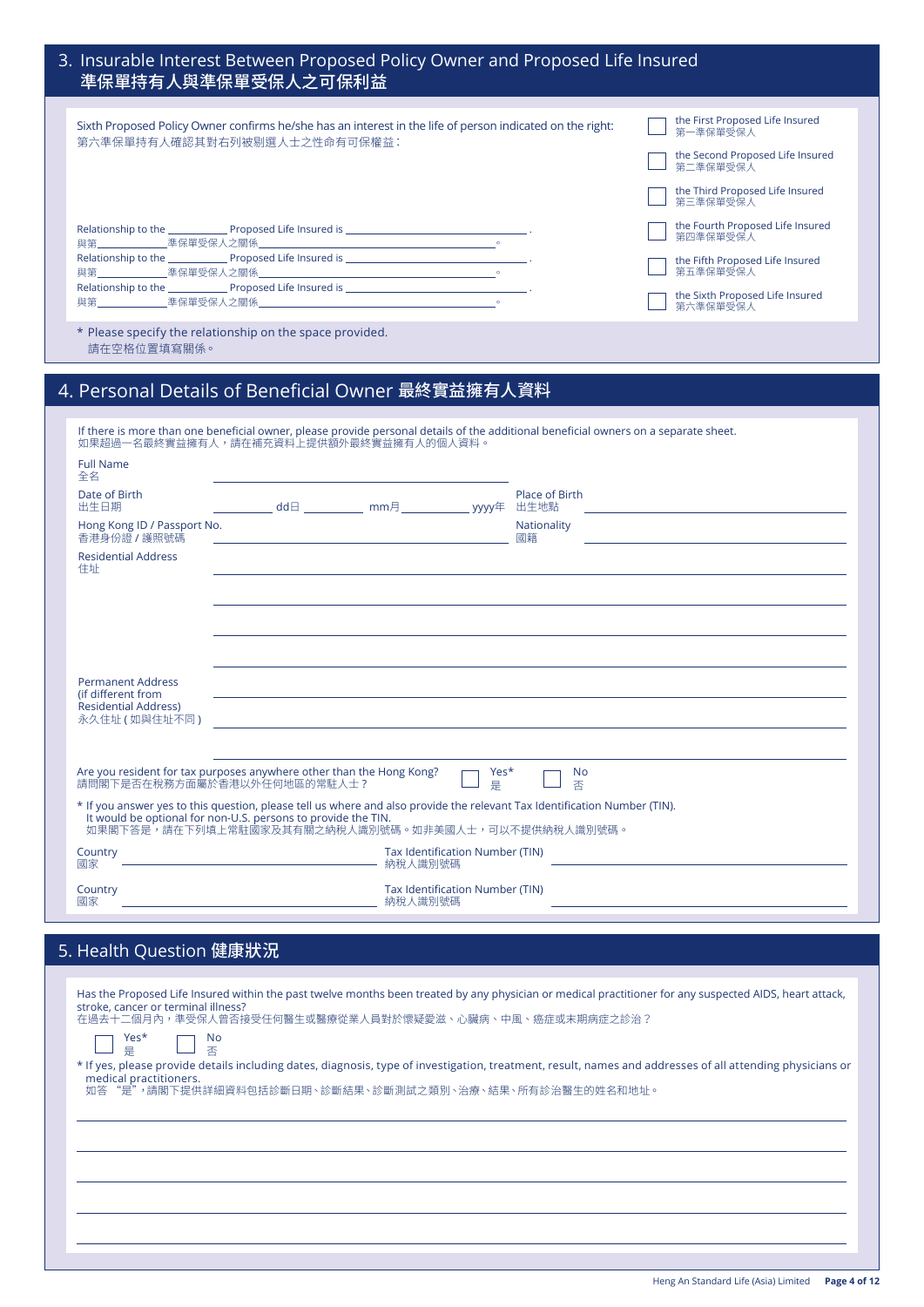# 6. Existing Coverage 現有保障

Please tell us the total insurance policy(ies) on Proposed Policy Owner and Proposed Life Insured in All insurance company(ies): 請告知我們準保單持有人及準保單受保人在所有保險公司的保障:

| Proposed Policy Owner 準保單持有人 |                                                                                               |                                               |                                               |  |
|------------------------------|-----------------------------------------------------------------------------------------------|-----------------------------------------------|-----------------------------------------------|--|
| Name of Company<br>公司名稱      | Type of Policy (Life insurance,<br>Investment-linked<br>Assurance Scheme)<br>保障類別(人壽保險,投連壽險 ) | <b>Total Sum Insured in HKD</b><br>總保額(以港幣計算) | Annual Premium Amount in HKD<br>全年供款金額(以港幣計算) |  |
|                              |                                                                                               |                                               |                                               |  |
|                              |                                                                                               |                                               |                                               |  |
|                              |                                                                                               |                                               |                                               |  |
|                              |                                                                                               |                                               |                                               |  |
|                              |                                                                                               |                                               |                                               |  |

## Proposed Life Insured 準保單受保人

| Please tell us who will be contributing into this Investment-linked Assurance Scheme:<br>請告知我們誰會支付此投連壽險:<br>First Proposed Policy Owner<br>Second Proposed Policy Owner (if applicable)<br>Third Proposed Policy Owner (if applicable)<br>第一準保單持有人<br>第二準保單持有人 (如適用)<br>第三準保單持有人 (如適用)<br>Fourth Proposed Policy Owner<br>Fifth Proposed Policy Owner (if applicable)<br>Sixth Proposed Policy Owner (if applicable) |  |
|----------------------------------------------------------------------------------------------------------------------------------------------------------------------------------------------------------------------------------------------------------------------------------------------------------------------------------------------------------------------------------------------------------------------|--|
|                                                                                                                                                                                                                                                                                                                                                                                                                      |  |
|                                                                                                                                                                                                                                                                                                                                                                                                                      |  |
| 第五準保單持有人 (如適用)<br>第六準保單持有人 (如適用)<br>(if applicable)<br>第四準保單持有人(如適用)                                                                                                                                                                                                                                                                                                                                                 |  |
| Relationship to proposed policy owner<br>Third party payer*<br>第三方付款人 *<br>與準保單持有人之關係                                                                                                                                                                                                                                                                                                                                |  |
| Reason for paying<br>付款之原因                                                                                                                                                                                                                                                                                                                                                                                           |  |
| *Remark: Please complete the Third Party Payment Form.<br>*註:請填妥第三方付款聲明表格方式。                                                                                                                                                                                                                                                                                                                                         |  |
| Please tell us how you acquired the money you are investing and the total amount from its source:<br>請告知我們閣下如何獲得資金作此投資及此財富來源之總額:                                                                                                                                                                                                                                                                                     |  |
| Salary / Bonus<br><b>HKD</b><br>Amount<br>薪金 / 花紅<br>港幣<br>金額                                                                                                                                                                                                                                                                                                                                                        |  |
| <b>HKD</b><br><b>Savings</b><br>Amount<br>港幣<br>儲蓄<br>金額                                                                                                                                                                                                                                                                                                                                                             |  |
| Others, please specify<br>其他,請註明                                                                                                                                                                                                                                                                                                                                                                                     |  |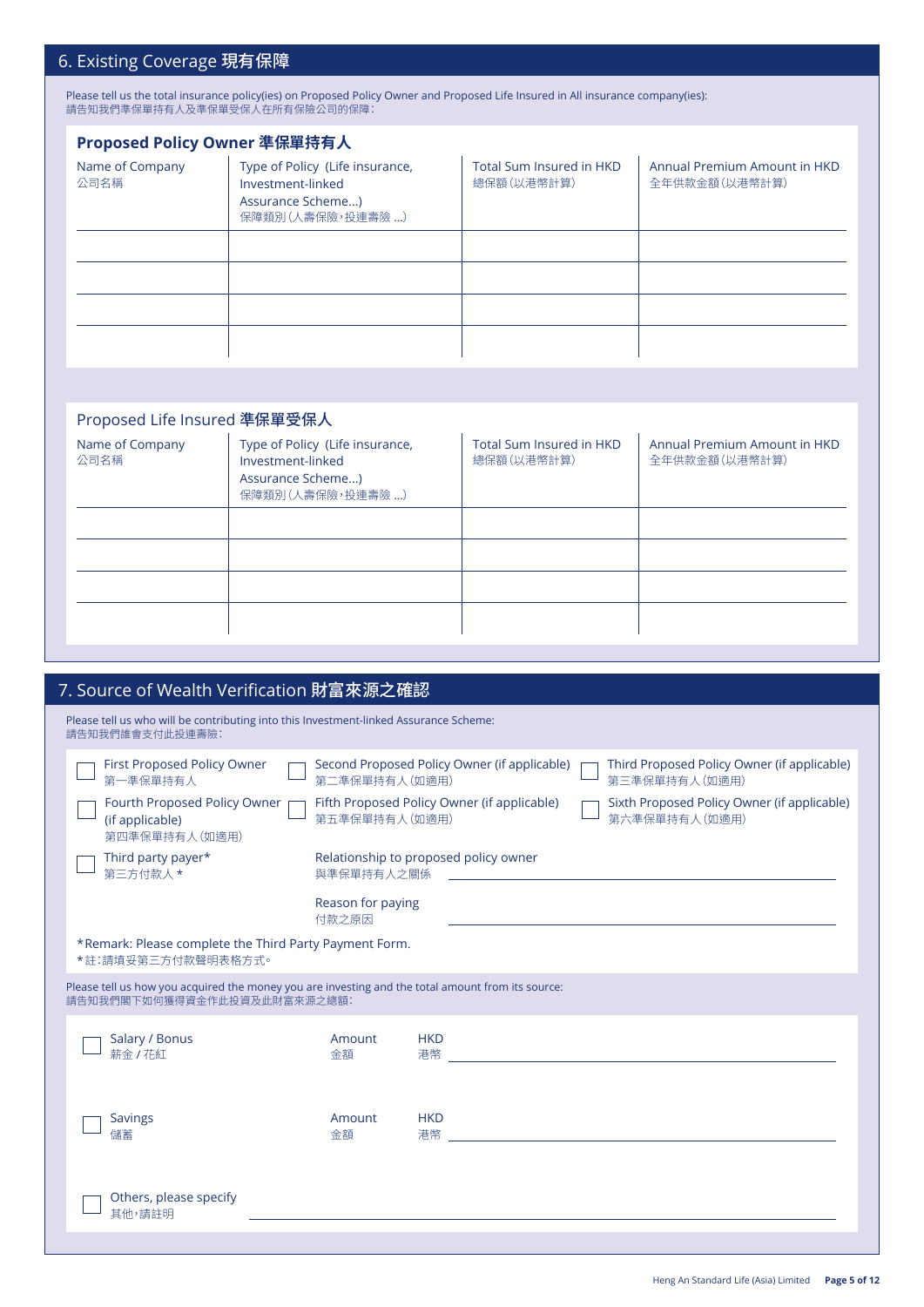# 8. Policy Replacement 轉保 Name of Insurer of this application: 本投保申請的保險公司名稱: Application/Proposal Number: 投保申請書/建議書編號: Name of Proposed Policy Owner: 準保單持有人姓名: \_\_\_\_\_\_\_\_\_\_\_\_\_\_\_\_\_\_\_\_\_\_\_\_\_\_\_\_\_\_\_\_\_\_\_\_\_\_\_\_\_\_\_\_\_\_\_\_\_\_\_\_\_\_\_\_\_\_\_\_\_\_\_\_\_\_\_\_\_\_\_\_\_\_\_\_\_\_\_\_\_\_\_\_\_\_\_\_\_\_\_\_\_\_\_\_\_\_\_\_\_\_\_\_\_\_\_\_\_\_\_\_\_\_\_\_\_\_\_\_ Signature of Financial adviser 理財顧問簽署 Date of Signature (dd/mm/yy) 簽署日期(日/月/年) Signature of the Proposed Policy Owner 準保單持有人簽署 Date of Signature (dd/mm/yy) 簽署日期(日/月/年) In order to fund the purchase of your new life insurance policy, are you using, or do you intend to use some or all of the funds arising from your existing life insurance policy, or any savings made by reducing the premium payable under your existing life insurance policy? For example, such funds or savings may arise from: 閣下是否使用或打算使用現有人壽保險保單的部分或全部資金,或使用或打算使用通過減少現有人壽保險保單的應付保費而節省的金額,以資助 閣下購買新的人壽保險保單?例如,此等資金或金額可能來自: a) surrendering / partially surrendering your existing life insurance policy to obtain its surrender value 就 閣下現有人壽保險保單作出退保/部分退保的安排,以獲得其退保價值 b) taking out a policy loan (including automatic premium loan) from your existing life insurance policy 從 閣下現有人壽保險保單中提取保單貸款(包括自動保費貸款) c) withdrawing policy values from your existing life insurance policy (e.g. cash out dividends or redeem fund units etc.) 從 閣下現有人壽保險保單中提取保單價值(例如:套現紅利或贖回基金單位等) d) lapsation of your existing life insurance policy (e.g. by non-payment of premium) 容許 閣下現有人壽保險保單失效(例如:終止支付保費) e) exercising the right to a premium holiday under your existing life insurance policy 行使 閣下現有人壽保險保單中「保費假期」的權利 Yes Not yet decided No ■ Not, Please check one appropriate box only 請在適當的方格內填上剔號(只可選擇一項) **Warning: Please answer the above question carefully. Making changes on your existing life insurance policy may not be in your best interest. Your financial adviser must explain to you the financial implications, insurability implications and claims eligibility implications of such changes. For this purpose, your financial adviser may require certain information on your existing life insurance policy. You may need to approach the insurer of your existing life insurance policy to obtain accurate and up to date information on your existing policy. 忠告:請小心回答上述問題。就現有人壽保險保單作出變更未必符合 閣下的最佳利益。閣下的理財顧問必須向 閣下解釋有關變更對 閣下的財 務、受保資格及索償資格所構成的影響。因此,閣下的理財顧問可能會向 閣下索取閣下現有人壽保險保單的某些資料。閣下可能需要聯絡現有人 壽保險保單的保險公司並向其索取有關現有人壽保險保單準確及最新的資料。 If your answer is "Yes" or "Not yet decided", your financial adviser must explain the "Important Facts Statement – Policy Replacement" to you. 若 閣下的回答為「是」或「尚未決定」,閣下的理財顧問必須向 閣下解釋《重要資料聲明書⸺轉保》。** Heng An Standard Life (Asia) Limited 恒安標準人壽 ( 亞洲 ) 有限公司

Full name of Financial adviser 理財顧問姓名

Type of License and License No. 牌照類別及牌照號碼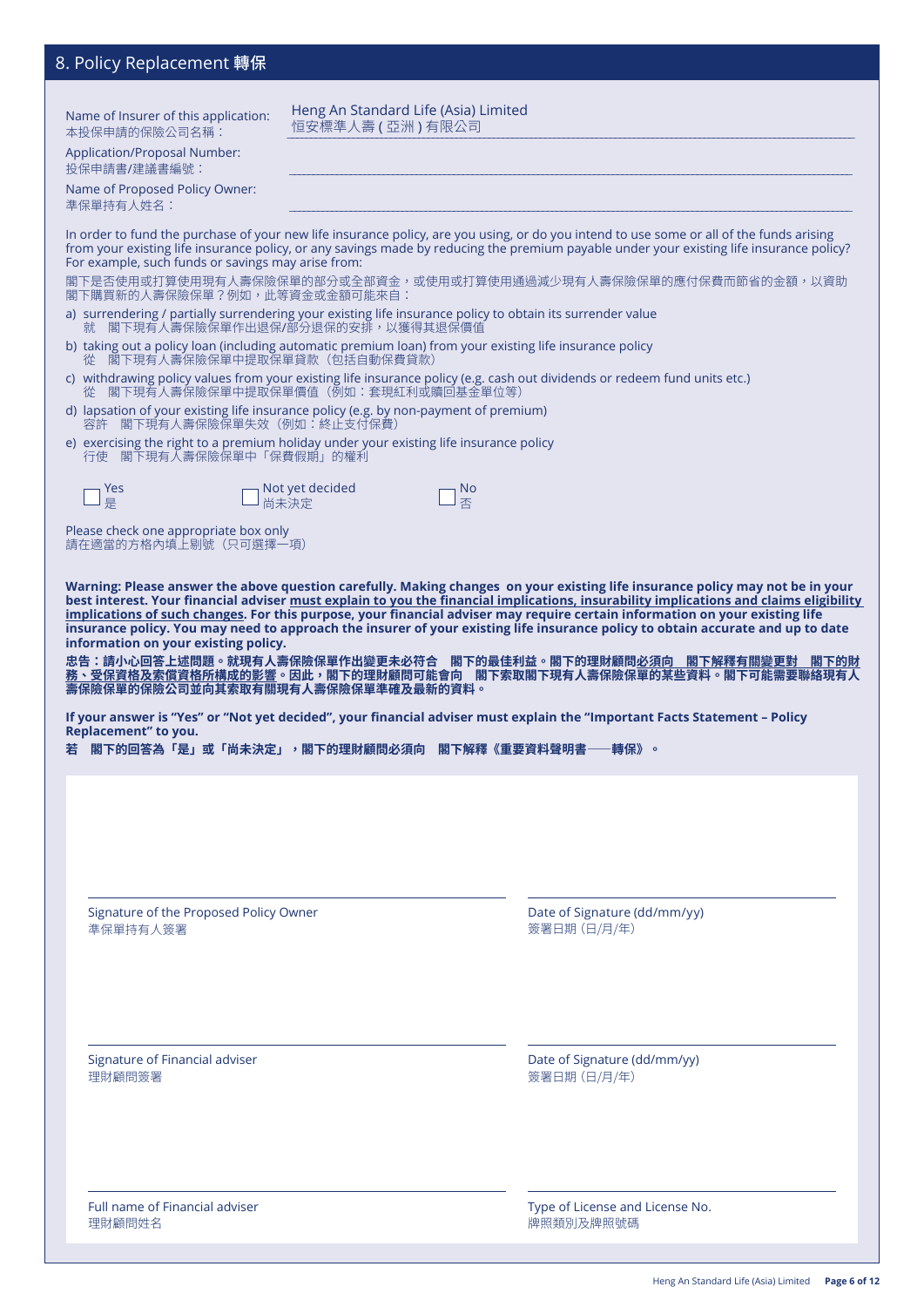### **Personal Information Collection Statement 個人資料收集聲明**

1. Throughout this Personal Information Collection Statement (this "Statement" or "PIC Statement") and the Foreign Tax Reporting and Withholding Obligations Statement (the "Tax Obligations Statement"), certain words and phrases have defined meanings as follows: 本個人資料收集聲明 (「本聲明」或「個人資料收集聲明」) 及外地稅務呈報 / 稅務責任聲明 (「稅務責任聲明」) 中,若干詞彙的定義如下:

| "Company"<br>「公司」                  | means Heng An Standard Life (Asia) Limited;<br>指 恒安標準人壽 (亞洲)有限公司;                                                                                                                                                                                                                                                                                                                                                                                                                                                                           |  |
|------------------------------------|---------------------------------------------------------------------------------------------------------------------------------------------------------------------------------------------------------------------------------------------------------------------------------------------------------------------------------------------------------------------------------------------------------------------------------------------------------------------------------------------------------------------------------------------|--|
| "Company's group"                  | means Heng An Standard Life Insurance Company Limited registered in People's Republic of China (registered number<br>120000400008883) having its registered office at 18F, Tower II, The Exchange, 189 Nanjing Road, Heping District, Tianjin,<br>People's Republic of China, 300051 together with its subsidiaries (including but not limited to the Company), subsidiary<br>undertakings and associated companies (whether direct or indirect) from time to time and a "member of the Company's<br>group" shall be construed accordingly. |  |
| 「公司集團」                             | 指 根據公司法於中華人民共和國註冊的恒安標準人壽保險有限公司 ( 註冊編號為 120000400008883),註冊辦事處位於中國天津市<br>和平區南京路 189 號津滙廣場 2 座 18 層 ( 郵編 300051) 及其不時直接或間接擁有的子公司 ( 包括但不限於本公司 )、附屬公司與關<br>聯公司, <b>「公司集團旗下公司」</b> 亦按此詮釋 。                                                                                                                                                                                                                                                                                                                                                       |  |
| "Company's affiliates"<br>「公司聯屬公司」 | means any of the Company's affiliates within the Company's group;<br>指 任何屬公司集團內的聯屬公司;                                                                                                                                                                                                                                                                                                                                                                                                                                                       |  |
| "Consenting Person"<br>「同意人士」      | means each of the following:<br>指 每位以下人士:                                                                                                                                                                                                                                                                                                                                                                                                                                                                                                   |  |
|                                    | (a) the policy owner;<br>保單持有人;                                                                                                                                                                                                                                                                                                                                                                                                                                                                                                             |  |
|                                    | (b) each person who has beneficial ownership of the Policy;<br>每位享有保單實益擁有權的人士;                                                                                                                                                                                                                                                                                                                                                                                                                                                              |  |
|                                    | (c) each person who is entitled to access the Policy's value (for example, through withdrawal, surrender, policy claim, benefit<br>payment or otherwise), change a Beneficiary, or claim or receive a benefit payment or any person who is entitled to a<br>future benefit under the Policy, including without limitation any policy claimant, assignee and nominated Beneficiary under<br>the Policy; and<br>有權透過提款、退保、保單索償、收取利益等方法取用保單價值,更改受益人,索取或接受收取利益的人士,或根據保單每位日後                                                                     |  |
|                                    | 享有收取利益權利的人士,包括但不限於任何保單索償人、保單持承受人及訂明的受益人;及                                                                                                                                                                                                                                                                                                                                                                                                                                                                                                   |  |
|                                    | (d) each person who is entitled to receive a payment (such as a policy claimant, policy claimant and nominated Beneficiary)<br>when an obligation to make any payment under the Policy arises or becomes fixed.<br>當有責任根據保單付款或確定該責任時每位有權接受收取利益的人士 ( 包括保單索償人及指定的受益人 )。                                                                                                                                                                                                                                                                       |  |
| "Compliance Obligations"<br>「合規責任」 | means obligations of the Company or of any other members of the Company's group to comply with:<br>指 我們或公司集團任何成員須遵守以下規定的責任:                                                                                                                                                                                                                                                                                                                                                                                                                 |  |
|                                    | (a) any applicable local or foreign law, ordinance, regulation, demand, guidance, rules, codes of practice, whether or<br>not relating to an intergovernmental agreement between the governments or regulatory authorities of two or more<br>jurisdictions; and<br>任何適用的本地或外國法律、法令、規定、要求、指引、條例和守則而不論是否有關兩個或以上司法管轄區的政府之間或監管機構                                                                                                                                                                                                                |  |
|                                    | 之間的協議;及<br>(b) any agreement between the Company (or that of any other member of the Company's group, as the case may be) and any<br>government or taxation authority in any jurisdiction.<br> 我們或公司集團其他成員 ( 視情況而定 ) 與任何司法管轄區的政府或稅務當局之間的協議。                                                                                                                                                                                                                                                                                                 |  |
| "Customer"<br>「客戶」                 | means a person:<br>指                                                                                                                                                                                                                                                                                                                                                                                                                                                                                                                        |  |
|                                    | (a) who is treated generally as a customer by the Company, whether the person is:<br>被公司一般常作客戶的人士,不論該人士為:                                                                                                                                                                                                                                                                                                                                                                                                                                   |  |
|                                    | (i) a policy owner, proposed policy owner, policy assignee, life insured, proposed life insured, party under a trust, payer of<br>insurance premium, beneficiary, payee of insurance benefits, or financial adviser in respect of a product or service of<br>the Company; or<br>公司產品或服務下的保單持有人、準保單持有人、保單受讓人、受保人、準受保人,信託下的當事人,保費支付人、受益人、<br>保險金受款人或財務顧問;或                                                                                                                                                                                    |  |
|                                    | (ii) a director, shareholder, officer, or manager of a corporate applicant for insurance or corporate policy owner in respect<br>of a product or service of the Company; and<br>正在申請或已是公司產品或服務的公司投保人或公司保單持有人之董事、股東、主管或經理;及                                                                                                                                                                                                                                                                                                                  |  |
|                                    | (b) who has provided personal data to the Company and therefore became data subject of the Company;<br>曾向公司提供個人資料而成為我們資料當事人的人士;                                                                                                                                                                                                                                                                                                                                                                                                             |  |
| "data subject"<br>「資料當事人」          | means, in relation to personal data, the individual (not being a corporate person) who is the subject of the data, and all such<br>individuals as a whole shall be referred to as "data subjects";<br>指 就個人資料而言,屬該資料的當事人的個人(並非法人),而所有該等個人統稱為「資料當事人」;                                                                                                                                                                                                                                                                                        |  |
| "Hong Kong"<br>「香港」                | means the Hong Kong Special Administrative Region of the People's Republic of China;<br>指 中華人民共和國香港特別行政區;                                                                                                                                                                                                                                                                                                                                                                                                                                   |  |
| "PDPO"<br>「私隱條例」                   | means the Personal Data (Privacy) Ordinance, Chapter 486 of the Laws of Hong Kong;<br>指 香港法例第 486 章之《個人資料 (私隱)條例》;                                                                                                                                                                                                                                                                                                                                                                                                                          |  |
| "personal data"<br>「個人資料」          | means (as defined in the PDPO) any data:<br>指 於私隱條例中符合以下說明的任何資料:                                                                                                                                                                                                                                                                                                                                                                                                                                                                            |  |
|                                    | (a) relating directly or indirectly to a living individual;<br>直接或間接與一名在世的個人有關的;                                                                                                                                                                                                                                                                                                                                                                                                                                                            |  |
|                                    | (b) from which it is practicable for the identity of the individual to be directly or indirectly ascertained; and<br>從該資料直接或間接地確定有關的個人的身份是切實可行的;及                                                                                                                                                                                                                                                                                                                                                                                           |  |
|                                    | (c) in a form in which access to or processing of the data is practicable.<br>該資料的存在形式令予以查閱及處理均是切實可行的。                                                                                                                                                                                                                                                                                                                                                                                                                                      |  |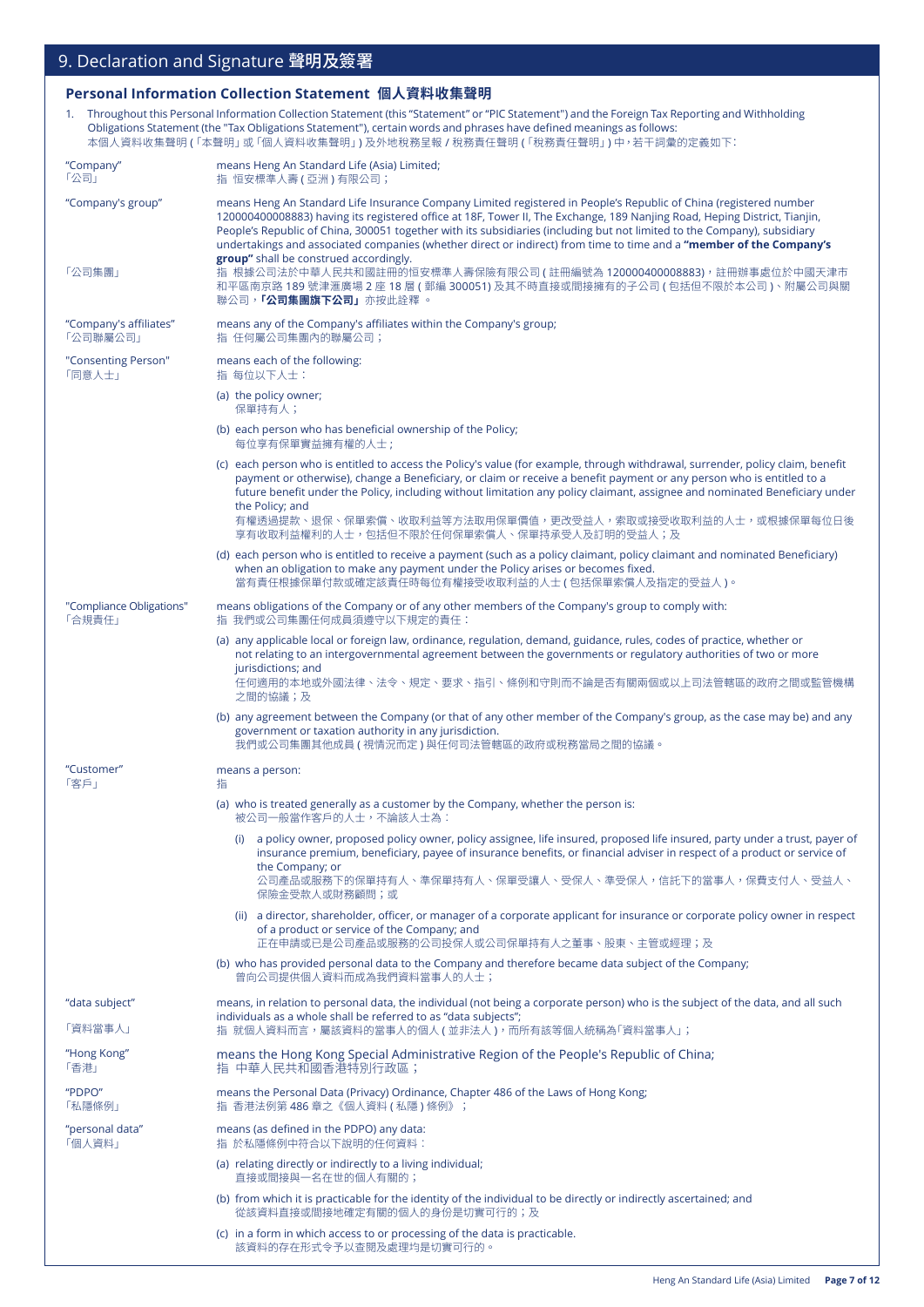#### "Personal Information" 「個人資料」 in respect of a Consenting Person, means: 有關同意人士的個人資料指: (a) where the Consenting Person is an individual, his/her full name, date and place of birth, residential address, mailing address, contact information (including telephone number), and any taxpayer identification number, social security number, citizenships, residency(ies) and tax residency(ies); 倘同意人士為個人,即其全名、出生日期及地點、居住地址、郵寄地址、聯絡資料 ( 包括電話號碼 ),及任何納稅人識別編號、社 會保障號碼、公民身分、居住地及稅務上的常駐國家; (b) where the Consenting Person is a corporate/entity, its date and place of incorporation or formation, registered address, address of place of business, tax identification number, tax status, tax residency, registered address, address of place of business or (if applicable) such information as the Company may reasonably require regarding each of its substantial shareholders and controlling persons. 倘同意人士為公司 / 機構,即其註冊或成立日期及地點、註冊地址、營業地址、稅務識別編號、稅務狀況、稅務上的常駐國家或 ( 倘 適用 ) 我們合理要求的主要股東及控權人士資料。 "Policy Information" 「保單資料」 means any information relating to the Policy including without limitation the Policy number, Policy balance or value, gross receipts, withdrawals and payments from the Policy. 指 有關保單的任何資料,包括但不限於保單編號、保單結餘或價值、總收入、從保單提取及支付的款項。 "Tax Information" 「稅務資料」 in respect of a Consenting Person, means: 有關同意人士的稅務資料指: (a) any documentation or information (and accompanying statements, waivers and consents as the Company may from time to time require or the Consenting Person may from time to time give) relating, directly or indirectly, to the tax status of the Consenting Person; 與同意人士稅務狀況直接或間接有關的文件或資料,以及我們不時要求或同意人士不時提供的隨附陳述、放棄及同意文件; (b) Personal Information of the Consenting Person; and 同意人士的個人資料;及 (c) Policy Information. 保單資料。 2. Nothing in this Statement shall limit the right of Customers as a data subject under the PDPO. 本聲明並不局限客戶作為資料當事人根據私隱條例所享有的權利。 3. From time to time, personal data of Customers are (or will be) collected by or on behalf of the Company to enable it to carry on its day-to-day business and to provide services to Customers. **Failure to obtain personal data from Customers may result in the Company being unable to process an insurance application or to provide after-sales services to the Customer.** 為使公司能進行其日常業務及向客戶提供服務,客戶的個人資料會不時由公司收集或由他人代為收集。**若公司未能向客戶取得個人資料,則便可能導致公司無法處 理投保申請或無法向客戶提供售後服務。** 4. Personal data of Customers held by the Company will generally be kept confidential, but the Company may provide, disclose or transfer these personal data to the following persons (whether they are in or outside Hong Kong) for one or more of the purposes set out in paragraph 5 below: 由公司持有的客戶個人資料一般會被保密,惟公司有可能會向以下人士 ( 不論是在香港境內或境外 ) 提供、披露或轉交該等個人資料以便達到下文第 5 段中述及的 一個或多個目的: (a) any reinsurance company to whom any part of the Company's business is ceded; 任何承保公司業務之任何部分的再保公司; (b) any financial institution or financial service provider who is in a position to process the payment of, or handle the payment instruction or authorisation of any monies to or by the Customer; 任何處於適當崗位可處理向客戶支付或收下的容戶支付或收取款項之付款指示或授權的金融機構或金融服務機構; (c) any healthcare service provider who is engaged to carry out medical assessment on the health of a Customer which will affect the Company's decision on processing an insurance application or a claim; 任何受聘負責檢驗客戶健康狀況而該檢驗結果會影響公司處理投保申請或索償決定的醫療服務機構; (d) any professional adviser or service provider who is engaged to provide independent advice or service in a specialised area to the Company and/or the Company's affiliates; 任何受聘向公司及 / 或公司聯屬公司提供獨立意見或專門範疇服務的專業顧問或服務機構; (e) any person in connection with any claims made by the Customer or otherwise involving the Customer in respect of any products and/or services provided by the Company or the Company's affiliates, including any claims investigation agency; 任何就公司或公司聯屬公司產品及 / 或服務與客戶提出索償 ( 或以別的形式被涉及客戶 ) 有關的人士, 包括任何索償調查機構; (f) any person to whom the Company and/or the Company's affiliates are under an obligation to make disclosure under any Compliance Obligations or the requirements of any present or future laws, rules, regulations, codes, treaties or guidelines binding or enforceable on them, including any regulators, government authorities, international organisations or alliances, courts, adjudicators, and/or any industry bodies, associations or federations; 任何公司及/或公司聯屬公司根據所須遵守的任何合規責任或現有或未來法例、規則、法規、守則、條約或指引而對其有披露責任的人士,包括任何監管機構、 政府部門、國際組織或聯盟、法院、裁判機構及 / 或任何行業團體、協會或聯會; (g) any insurance intermediary authorised by the Company and/or the Company's affiliates to promote, sell, or provide after-sales services in relation to, any of the products and services of the Company and/or the Company's affiliates; 任何獲公司及 / 或公司聯屬公司授權以進行推廣或銷售公司及 / 或公司聯屬公司任何產品及服務,或就有關產品及服務提供售後服務的保險中介機構; (h) any actual or proposed assignee of the Customer's insurance policy issued by the Company and/or the Company's affiliates; 任何獲發公司及 / 或公司聯屬公司繕發保單的客戶之實際或準受讓人; (i) any actual or proposed purchaser of parts or all of the Company's business and/or those of the Company's group together with its advisers in the transaction; 任何公司及 / 或公司集團部分或全部業務的實際或準買家,及其交易顧問; (j) any agent, contractor or external service provider who is engaged to provide administrative, audit, data processing, document managing, mailing, printing, payment, storage, technology, telecommunication, or other services to the Company and/or the Company's affiliates in connection with the daily operation of their respective businesses; 任何受聘向公司及 / 或公司聯屬公司就其日常之營運提供行政、審計、資料處理、文檔管理、郵遞、印刷、付款、儲存、技術、電訊,或其他服務的代理商、 承包商或外界服務供應商; (k) any external service provider who is engaged to provide any service which will enhance or add value to the overall experience of the Customer in enjoying the products and/or service of the Company and/or the Company's affiliates; 任何受聘向客戶提供讓其對公司及 / 或公司聯屬公司產品及 / 或服務更為滿意或享有提升服務的外界服務機構; 9. Declaration and Signature 聲明及簽署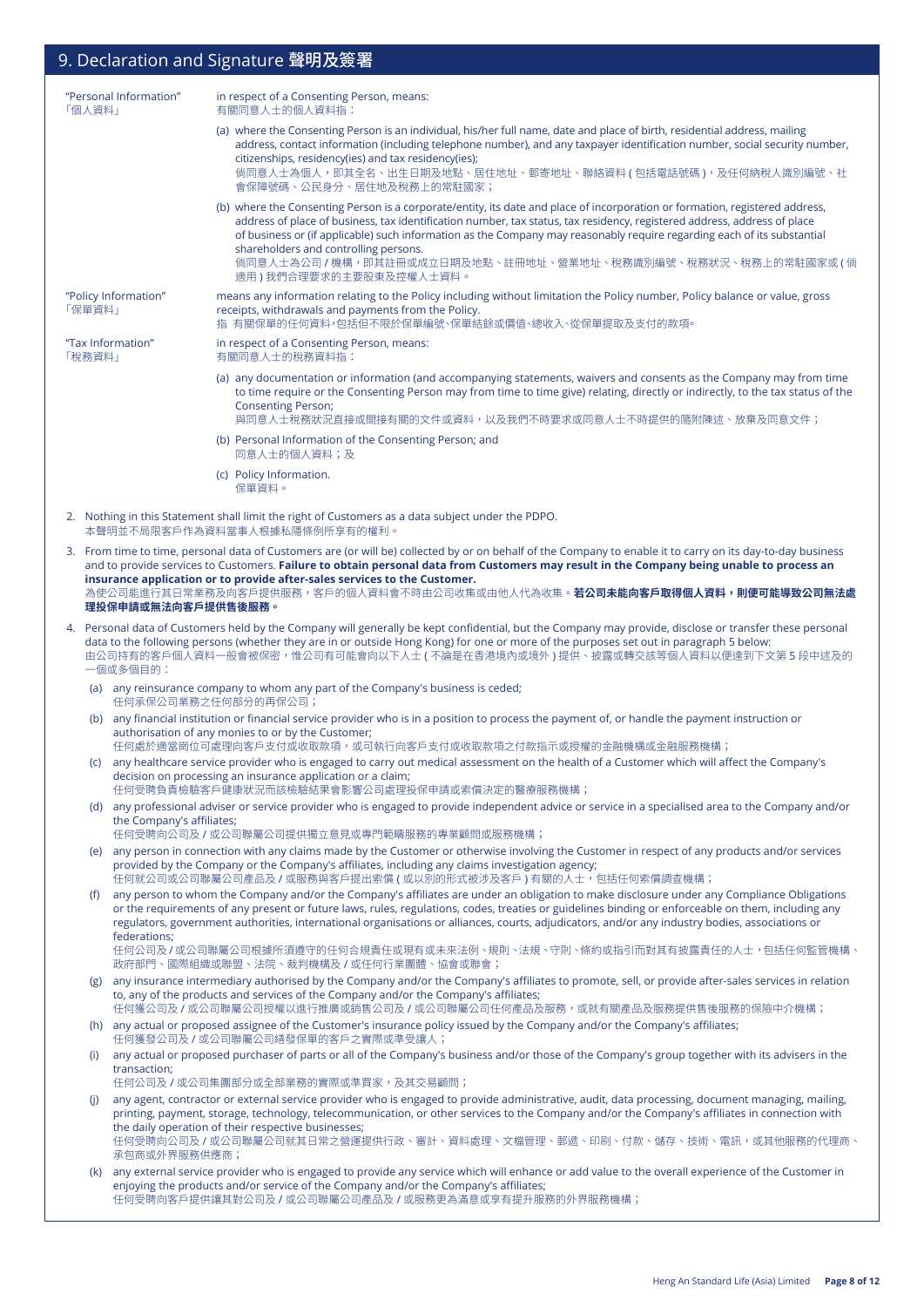- any research agent or service provider who is engaged to carry out any market surveys or studies; 任何受聘進行市場調查或研究的調查代理或服務供應商;
- (m) any of the Company's affiliates; and 任何公司聯屬公司;及
- (n) any person described in paragraph 6(d) below for the purpose of direct marketing, in case the Customer has given consent for using personal data in relation to such purpose.
	- 任何在客戶同意讓其個人資料被用作直接促銷用途的前題下,於下文第 6(d) 段所述的人士。
- 5. The purpose(s) for which the personal data of Customers may be used will vary depending on the circumstances and their context of collection, but the purposes perceived by the Company will include the following: 客戶個人資料的用途會因不同情況及收集的背景有異,惟公司屬意用途將包括:
	- (a) to offer a quotation for insurance to a Customer, and to assess, evaluate (including the merits and/or suitability of a product or service to a Customer), process, approve and/or underwrite an insurance application, a claim and/or service request from a Customer arising from the application or thereafter;

提供投保報價予客戶,以及評估、衡量 ( 包括產品及 / 或服務是否有利於及 / 或適合客戶 )、處理、批准及 / 或受理客戶的投保申請、索償及 / 或源於客戶投 保申請或其後的服務要求;

- (b) to provide subsequent or ongoing services to a Customer in relation to an insurance application or policy; 提供有關投保申請或保單的跟進或持續服務予客戶;
- (c) to carry out matching procedures as defined in the PDPO; 執行私隱條例中界定的核對程序;
- (d) to carry out credit assessments on Customers whose credit worthiness is under regular or special review; 進行客戶信用評估,不論該評估為定期或特別審查;
- (e) to carry out surveys for gathering Customer opinion and/or statistical analysis on Customer's behavior or mentality; 進行調查以收集客戶意見及 / 或作出客戶行為或心態的統計分析;
- (f) to process a payment or a Customer's payment instructions and/or direct debit authorisations; 處理付款或執行客戶的付款指示及 / 或直接付款授權;
- (g) to determine any amount of indebtedness owing to or from a Customer; 確定欠付客戶或客戶欠付的任何款項;
- (h) to verify a Customer's identity in accordance with any compliance procedures, including those intended to combat terrorist financing, fraud and/or money laundering or otherwise for the purpose of ensuring the Company's Group's Compliance with the Compliance Obligations; 按任何合規程序驗證客戶的身份,包括旨在打擊恐怖活動融資、欺詐及 / 或洗黑錢活動的程序或在其他情況下用以確保公司集團依從合規責任的程序;
- (i) to maintain an update database of personal data of Customers; 設立及更新客戶個人資料的數據庫;
- (j) to facilitate research or design of insurance or other related financial services and/or products which may be suitable for Customers; 促進研究或設計可能適合客戶的保險或其他相關金融服務及 / 或產品;
- (k) to enforce a Customer's obligations in respect of an insurance application or policy; 執行客戶在投保申請或保單下的責任;
- (l) to enable an actual or proposed assignee of the Customer's insurance policy, or an actual or proposed purchaser of the Company's business, to evaluate the transaction intended to be the subject of the assignment or purchase; 協助客戶保單的實際或準受讓人或公司業務的實際或準買家,以評估在有關轉讓或買賣交易下的事宜;
- (m) to fulfill the disclosure requirements of any Compliance Obligations, laws, legislation, regulations, codes or guidelines as may in present or future and from time to time be applicable to the Company and/or the persons as listed in paragraph 4 above to whom the Company had transferred personal data of the Customer;
- 遵守現時或將來不時適用於公司及 / 或上文第 4 段所列從公司手上取得客戶個人資料之人士的任何合規責任、法例、法規、規章、守則或指引底下的披露規定; (n) to enable the Company to carry on its normal business and day-to-day operations and to meet its liquidity and solvency requirements according to law;

令公司能繼續經營其正常業務及日常運作,以及符合有關法例對流動資金及償付能力的規定;

- (o) to procure any service which will enhance or add value to a Customer's enjoyment of the products and/or service of the Company and/or the Company's affiliates;
	- 取得任何讓客戶對公司及 / 或公司聯屬公司產品及 / 或服務更為滿意或享有額外價值的服務;
- (p) to exercise the Company's rights as more particularly provided in the insurance policy, including the right of subrogation; 行使公司在保單中列明的權利,包括代位權;
- (q) to comply with any obligations, requirements, policies, procedures, directives, or guidelines in respect of sharing data and information within the Company's group and/or any other use of data and information in accordance with group-wide compliance procedures; and/or 遵守公司集團內對共享數據與資料,及 / 或根據集團通用的合規程序將數據與資料用作其他用途的相關責任、規定、政策、程序、指令或指引;及 / 或
- (r) to market the service, product and/or subject as further described in paragraph 6 below. 推廣下文第 6 段所詳述的服務、產品及 / 或事項。

#### **6. Use of Personal Data in Direct Marketing 使用個人資料作直接促銷用途**

The Company intends to use the personal data of Customers for direct marketing purpose and the Company requires their consent (including an indication of no objection) for the purpose. In this connection:

公司擬使用客戶個人資料作直接促銷用途,惟公司的該用途須取得客戶同意 ( 包括其表示不反對 )。就此,請留意:

(a) the name, contact details (including telephone numbers, mailing addresses and email addresses), gender, date of birth, transaction pattern or behavior, financial background, and demographic data (collectively, "Selected Personal Data") being held by the Company may from time to time be used in direct marketing; and

公司所持有客戶的姓名、聯絡資料(包括電話號碼、郵寄地址及電郵地址)、性別、出生日期、交易模式及行為、經濟背景及人口統計數據(統稱「選定個人資料」) 可被不時用作直接促銷用途;及

(b) information delivered by post, electronic mails, SMS, telephone calls, and/or other means of communication may be used by the Company in achieving its direct marketing purpose; and

公司可透過以郵寄、電郵、短訊、電話及/或其他通訊方式轉遞的資料以達到其直接促銷用途;及

- (c) the classes of service, product and subject in relation to the Company's direct marketing may include: 有關公司作直接促銷的服務、產品及項目可包括:
	- (i) insurance, investment, financial planning, asset and wealth management and related services and/or products; 保險、投資、財務策劃、資產和財富管理及相關服務及 / 或產品;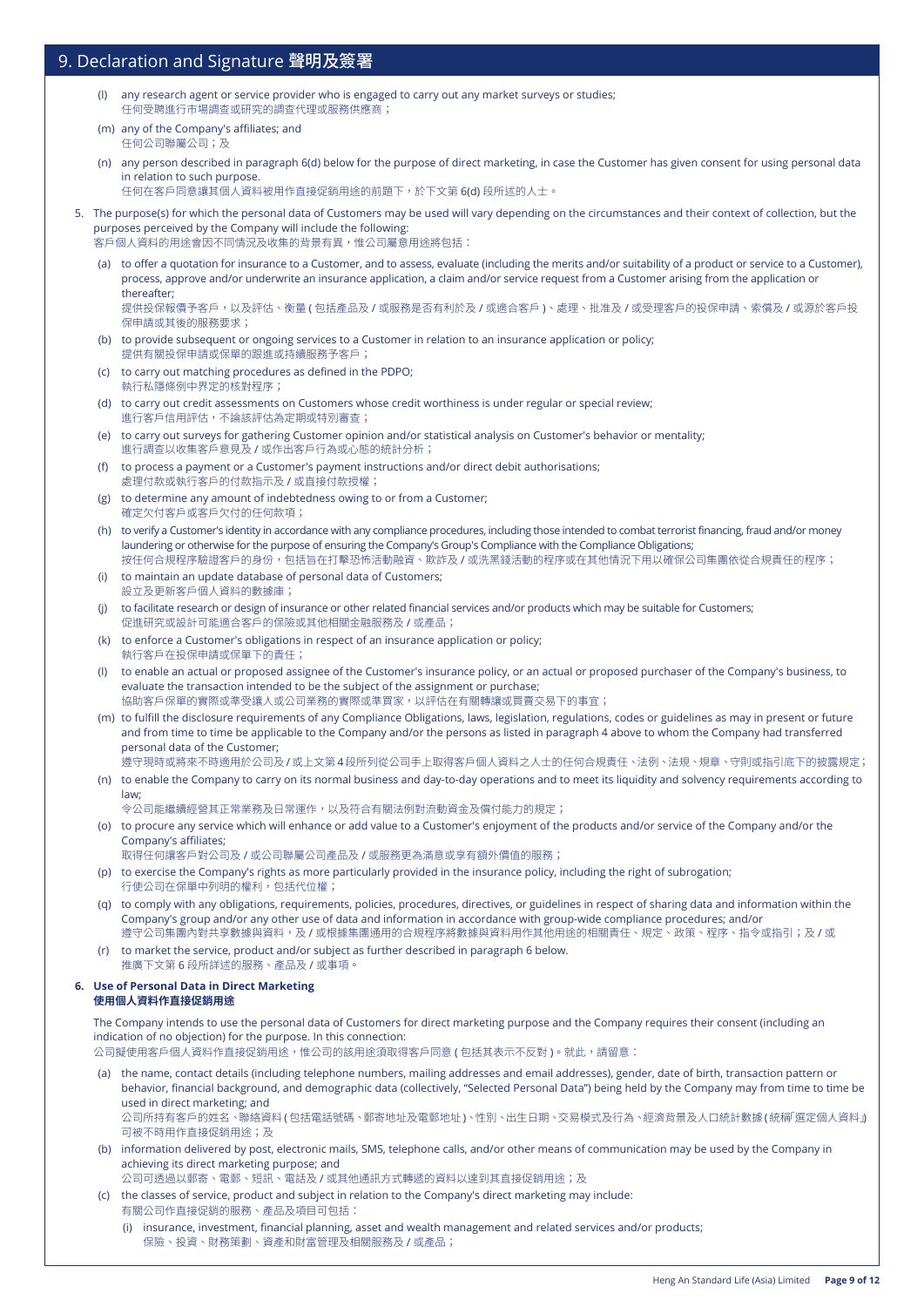- (ii) lucky draw, games, media event and/or seminar; and 抽獎、遊戲、傳媒活動及 / 或講座;及
- (iii) reward, loyalty, privilege and/or special-offer programs; 獎勵、長期客戶、優惠及 / 或特惠計劃;
- (d) the classes of service, product and subject described above may be provided or solicited by the Company and/or:
	- 上述服務、產品及項目可能由公司及 / 或下述各方提供或取得:
	- (i) any of the Company's affiliates; 任何公司聯屬公司;
	- (ii) third party financial institutions, investment firms, investment advisers and investment service providers; and 第三方金融機構、投資行、投資顧問及投資服務機構;及
	- (iii) third party providers of reward, loyalty, privilege and/or special-offer programs; 獎勵、長期客戶、優惠及 / 或特惠計劃的第三方提供者;
- (e) in addition to marketing the classes of service, product and subject described above for and by itself, the Company also intends to provide the Selected Personal Data of Customers to all or any of the persons described in paragraph 6(d) above for use by them in marketing those classes of service, product and subject, and the Company requires the consent of those Customers (including an indication of no objection by them) for such purpose; and

```
除為自己或靠自己直接促銷上述服務、產品及項目外,公司亦擬提供選定個人資料予上文 6(d) 段所述之全部或任何人士用於其促銷該等服務、產品及項目上,
惟公司須取得該等客戶的同意 ( 包括其表示不反對 );及
```
- (f) if a Customer does not wish to allow the Company to use or provide to other persons any of his/her Selected Personal Data for direct **marketing purpose, the Customer can exercise his/her right of objection and notify the Company. 客戶如欲拒絕公司使用,或提供選定個人資料予其他人士使用作直接促銷,可行使反對權並通知公司。**
- 7. Under and in accordance with the PDPO, a data subject has the following rights: 根據私隱條例,資料當事人有權:
	- (a) to check whether the Company holds data relating to him/her and access to such data;
	- 查證公司是否持有其資料及查閱有關資料;
	- (b) to require the Company to correct any data relating to him/her which is inaccurate; and 要求公司改正有關其本人不準確的任何資料;及
	- (c) to ascertain the Company's policies and practices in relation to personal data and to be informed of the kind of personal data held by the Company; and
		- 查閱公司有關個人資料的政策及實際程序,以及了解公司所持個人資料的種類;及
	- (d) to request the Company not to use his/her data for direct marketing purpose and the Company must then cease the use for that purpose without charge.
		- 免費要求公司不得就直接營銷目的使用其資料,以及公司隨後必須停止就該用途使用其資料。
- 8. In accordance with the PDPO, the Company has the right to charge a reasonable fee for processing any data access request. 根據私隱條例,公司有權就處理任何查閱資料的要求收取合理費用。
- 9. The requests described above may be made in writing to the Data Protection Officer, Heng An Standard Life (Asia) Limited, 12/F, Lincoln House, Taikoo Place, 979 King's Road, Quarry Bay, Hong Kong. 上述要求可以書面形式郵寄予恒安標準人壽 ( 亞洲 ) 有限公司之資料保護主任,地址為香港鰂魚涌英皇道 979 號太古坊林肯大廈 12 樓。

#### **10. Foreign Tax Reporting and Withholding Obligations Statement ("Tax Obligations Statement") 外地稅務呈報 / 稅務責任聲明 (「稅務責任聲明」)**

- (a) Provision of information 提供資料
	- (i) I/We agree to provide the Company with the Personal Information of myself/ourselves and, where reasonably required by the Company, of any other Consenting Person in such manner, in such form and within such time, as the Company may from time to time require. 本人 / 吾等同意向公司提供本人 / 吾等的個人資料,亦會應公司的合理要求,按公司不時要求的方式、形式及時間向公司提供其他同意人士的個人資料。
	- (ii) Where there is any change or addition to the Personal Information of myself, and, where applicable, any other Consenting Person, I/we agree to update the Company promptly (and in any event no later than 31 days of the change or addition) of the change or addition. 倘本人 / 吾等及任何同意人士 ( 倘適用 ) 的個人資料有任何更改或增加,本人 / 吾等同意當有更改或增加會盡快 ( 無論如何不遲於更改或增加後的 31 天 ) 通知公司有關的更改或增加。
	- (iii) I/We agree that I/we shall, and, where applicable, shall procure such other Consenting Person(s) to, complete and sign such documents and do such things, as the Company may reasonably require from time to time for the purposes of ensuring the Company's compliance with the Compliance Obligations.
	- 本人 / 吾等同意會應公司不時合理的要求,自行及 ( 倘適用 ) 促使有關的其他同意人士填妥及簽署有關文件及辦理有關事宜,以確保公司遵守合規責任。 (iv) I/We agree that the Company may directly require any other Consenting Persons to provide or confirm accuracy of their Personal Information without involving me/us if the Company reasonably considers it to be appropriate. 本人 / 吾等同意,倘公司有理由認為恰當,可毋須通過本人 / 吾等直接要求其他同意人士提供其個人資料或確認個人資料是否準確。
- (b) Disclosure of information

資料披露

(i) I/We agree that the Company and/or any other members of the Company's group may disclose the Tax Information of myself/ourselves and any other Consenting Person(s) to any government or tax authority in any jurisdiction for the purpose of ensuring compliance with Compliance Obligations (including but not limited to obligations under the laws, regulations and international agreements for the implementation of automatic exchange of financial account information ("AEOI") and the U.S. Foreign Account Tax Compliance Act ("FATCA")) on the part of the Company or on the part of the Company's group.

本人 / 吾等同意公司及 / 或公司集團任何成員可向任何司法管轄區的政府或稅務當局披露本人 / 吾等及任何同意人士的稅務資料,以確保公司或公司集團 遵守合規責任(包括但不限於任何實施的自動交換財務帳戶資料「( 自動交換資料」)和美國海外帳戶稅收合規法案「( 合規法案」)的法律、法規及國際協定)。

(ii) I/We hereby waive, and, where reasonably required by the Company, agree to procure any other Consenting Person(s) to waive, any applicable restrictions which would otherwise hinder the ability of the Company and/or any other members of the Company's group to disclose Tax Information in the manner as described in this paragraph 10(b) of the Tax Obligations Statement (or in the relevant policy provision relating to foreign tax reporting and withholding obligations).

本人 / 吾等謹此放棄並 ( 倘公司合理要求 ) 同意促使其他同意人士放棄可能妨礙公司及 / 或 [ 公司集團 ] 其他成員按稅務責任聲明第 10(b) 段 ( 或有關外地 稅務呈報或稅務責任的相關保單條文 ) 所述方式披露稅務資料的任何相關限制。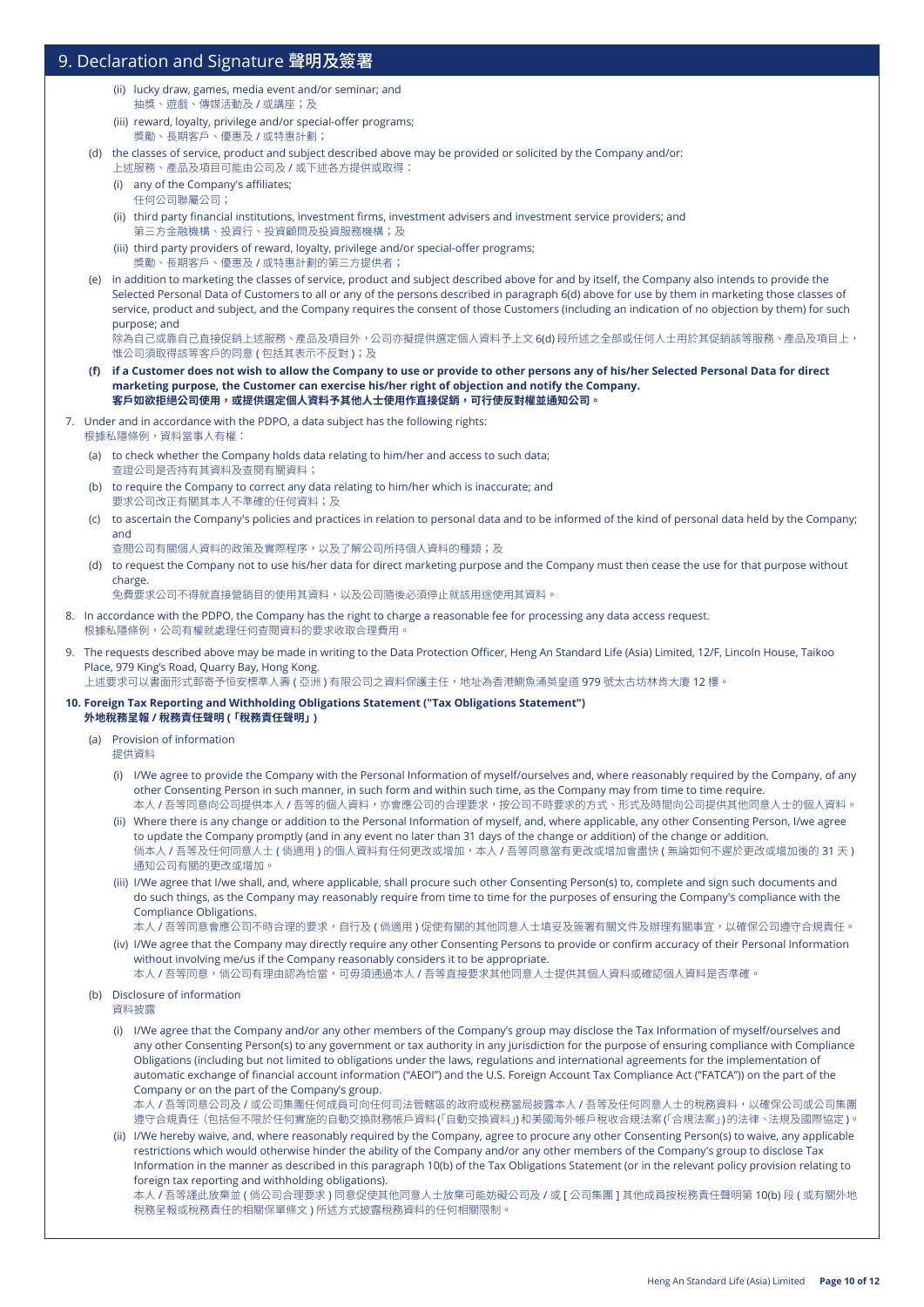- (iii) I/We agree that the Company may directly require any other Consenting Person to agree to the disclosure as described in this paragraph 10(b) of the Tax Obligations Statement (or in the relevant policy provision relating to foreign tax reporting and withholding obligations) and/or waive any otherwise applicable restrictions on such disclosure, if the Company reasonably considers appropriate. 本人 / 吾等同意,倘公司有理由認為恰當,可毋須通過本人 / 吾等直接要求其他同意人士同意按稅務責任聲明第 10(b) 段 (或有關外地稅務呈報或稅務責 任的相關保單條文 ) 所述作出披露及 / 或放棄相關披露的相關限制。
- (c) Failure to Provide Information

無法提供資料

I/We agree that: 本人 / 吾等同意:

- (i) where I/we fail to comply with my/our obligations under paragraph 11(a) of the Tax Obligations Statement; or 倘若本人 / 吾等不遵守稅務責任聲明第 11(a) 段所載本人 / 吾等的責任;或
- (ii) where any of the other Consenting Persons fails to comply with the Company's requirements described in paragraph 11(a)(iv) or 11(b)(iii) of the Tax Obligations Statement; or
	- 倘若其他同意人士不遵守稅務責任聲明第 11(a)(iv) 段或第 11(b)(iii) 段所述公司的要求;或
- (iii) where the Personal Information (regardless of whether it is in relation to me/us or any other Consenting Person) is inaccurate, incomplete or not promptly updated; or
	- 倘若個人資料 ( 不論是否與本人 / 吾等或任何其他同意人士有關 ) 不準確、不完整或未有及時更新;或
- (iv) for whatever reason the Company and/or any other members of the Company's group is prevented (under Hong Kong law or otherwise) from making the disclosure of the Tax Information of myself/ourselves and/or any other Consenting Person(s) to the relevant government or tax authorities in the relevant jurisdiction,

公司及 / 或 [ 公司集團 ] 任何其他成員不論任何原因 ( 根據香港法律或其他原因 ) 遭禁止向相關司法管轄區的相關政府或稅務當局披露本人 / 吾等及 / 或 任何其他同意人士的稅務資料,

 the Company may take one or more of the following actions at any time: 公司可於任何時間採取以下一項或多項行動:

- (I) deduct from or withhold part of any amounts payable under the Policy; 扣減或不予支付任何保單應付款項;
- (II) terminate the Policy (in which case, the Company will pay me/us the Policy Account Value less any applicable fees and charges and less any withholding or deductions required pursuant to the Compliance Obligations); and 終止保單 ( 在此情況下,公司會向本人 / 吾等支付經扣減任何相關費用及收費和根據合規責任所指定的任何不予支付或扣減款項後的保單賬戶價值 ); 及
- (III) provide (whether before or after the termination of the Policy) the Tax Information relating to me/us and/or any other Consenting Persons to such government or tax authority(ies) in any jurisdiction,

向任何司法權區的相關政府或稅務當局提供 ( 不論在保單終止之前或之後 ) 有關本人 / 吾等及 / 或任何其他同意人士的稅務資料,

 as may be required by the Company to ensure its compliance with the Compliance Obligations. 如公司按其需要以確保其遵守合規責任。

#### (d) Confirmations

確認

I/We confirm and agree that:

本人 / 吾等確認並同意:

- (i) any agreement, waiver, confirmations given in, or to be given pursuant to, the Tax Obligations Statement or the relevant policy provision relating to foreign tax reporting and withholding obligations are irrevocable;
	- 根據稅務責任聲明或有關外地稅務呈報或稅務責任的相關保單條文作出的任何協議、放棄及確認均不可撤銷;
- (ii) neither the Company nor any member of the Company's group shall be liable for any costs or loss that I/we (or any other Consenting Persons) may incur because of the Company and/or any member of the Company's group taking any actions permitted by or exercising any powers under the Tax Obligations Statement or the relevant policy provision relating to foreign tax reporting and withholding obligations; 由於公司或公司集團任何成員根據稅務責任聲明或有關外地稅務呈報或稅務責任的相關保單條文所容許或授權採取的行動引致本人 / 吾等 ( 或任何其他 同意人士) 蒙受的任何費用或損失,公司或公司集團任何成員均毋須負責;
- (iii) I/we must obtain or, as the case may be, have obtained the requisite consent from each Consenting Person for the provision of his/her Tax Information to the Company and the disclosure of any of such Tax Information by the Company and/or any of the Company's affiliates under paragraph 11(b) of the Tax Obligations Statement (or the relevant policy provision relating to foreign tax reporting and withholding obligations); 本人 / 吾等必須或 ( 視乎情況而定 ) 已經取得每位同意人士所需的同意,以提供彼等的稅務資料予公司,而公司及 / 或公司任何聯屬公司可根據稅務責任 聲明第 11(b) 段 ( 或有關外地稅務呈報或稅務責任的相關保單條文 ) 披露任何該等稅務資料;
- (iv) I/we must inform each Consenting Person of the Company's powers under the Tax Obligations Statement (and the relevant policy provision relating to foreign tax reporting and withholding obligations);
	- 本人 / 吾等必須將稅務責任聲明 ( 及有關外地稅務呈報或稅務責任的相關保單條文 ) 所載公司的權力告知每位同意人士;
- (v) the Tax Obligations Statement (and the relevant policy provision relating to foreign tax reporting and withholding obligations) are without prejudice, and in addition, to any of the Company's rights or powers under any other policy provisions or this application form; and 稅務責任聲明 ( 及有關外地稅務呈報或稅務責任的相關保單條文 ) 並不影響任何其他保單條文或本申請表格所載公司的權利或權力並屬於以外的權力;及
- (vi) Where there is any withdrawal or payment under the Tax Obligations Statement (or the relevant policy provision relating to foreign tax reporting and withholding obligations) for any reason, the withdrawal amount or payment amount will at all times be subject to the exercise of the Company's powers under paragraph 11(c)(I) and (II) of the Tax Obligations Statement; 無論任何原因凡有稅務責任聲明 ( 或有關外地稅務呈報及稅務責任的相關保單條文 ) 所指的任何提款或付款,提款金額或付款金額均任何時間須受限於 稅務責任聲明第 11(c)(I) 及 (II) 段所公司權力的行使 ;
- (vii) the Tax Obligations Statement shall form an integral part of the Policy once this application is accepted by the Company. -旦申請獲公司接納,稅務責任聲明即屬保單的一部分

#### 11. If there is any inconsistency between the English and Chinese versions of this Statement, the English version shall prevail. 中英文版本如有歧異,概以英文版為準。